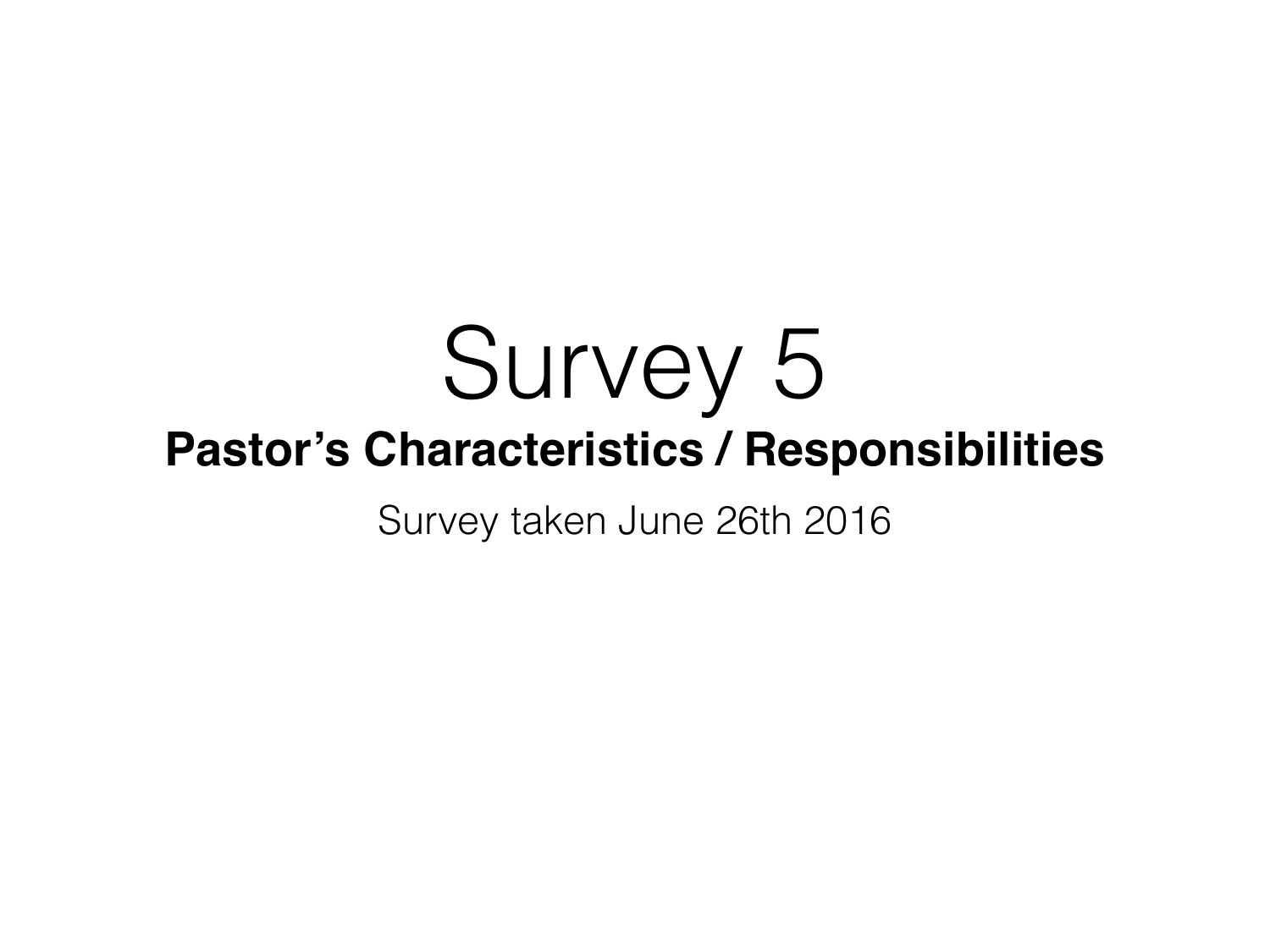

2.25 4.5 6.75 9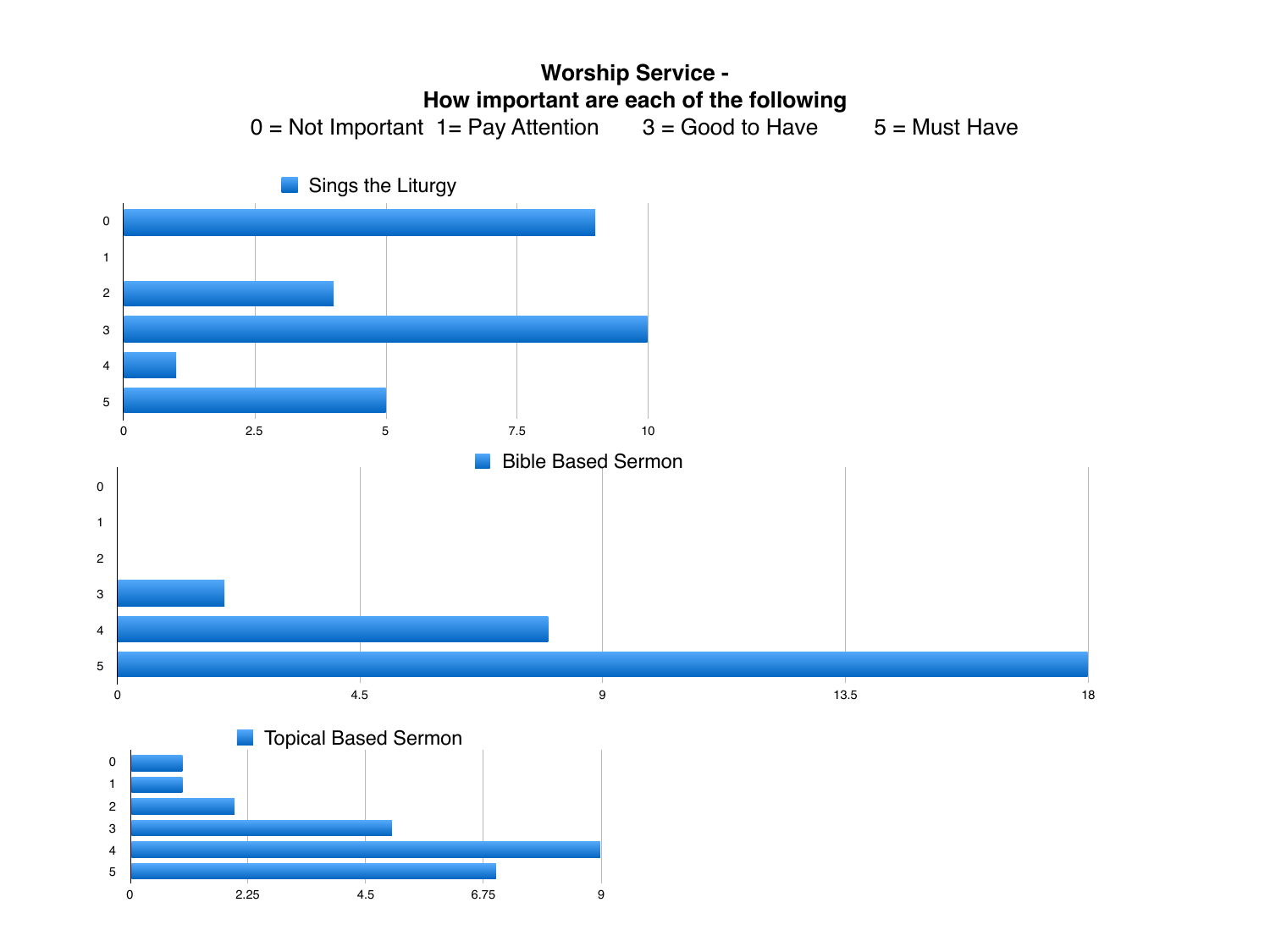## **Worship Service - How important are each of the following**<br>  $t = \text{Pay Attention}$  3 = Good to Have  $0 = Not$  Important  $1 = Pay$  Attention  $3 = Good$  to Have  $5 = Must$  Have



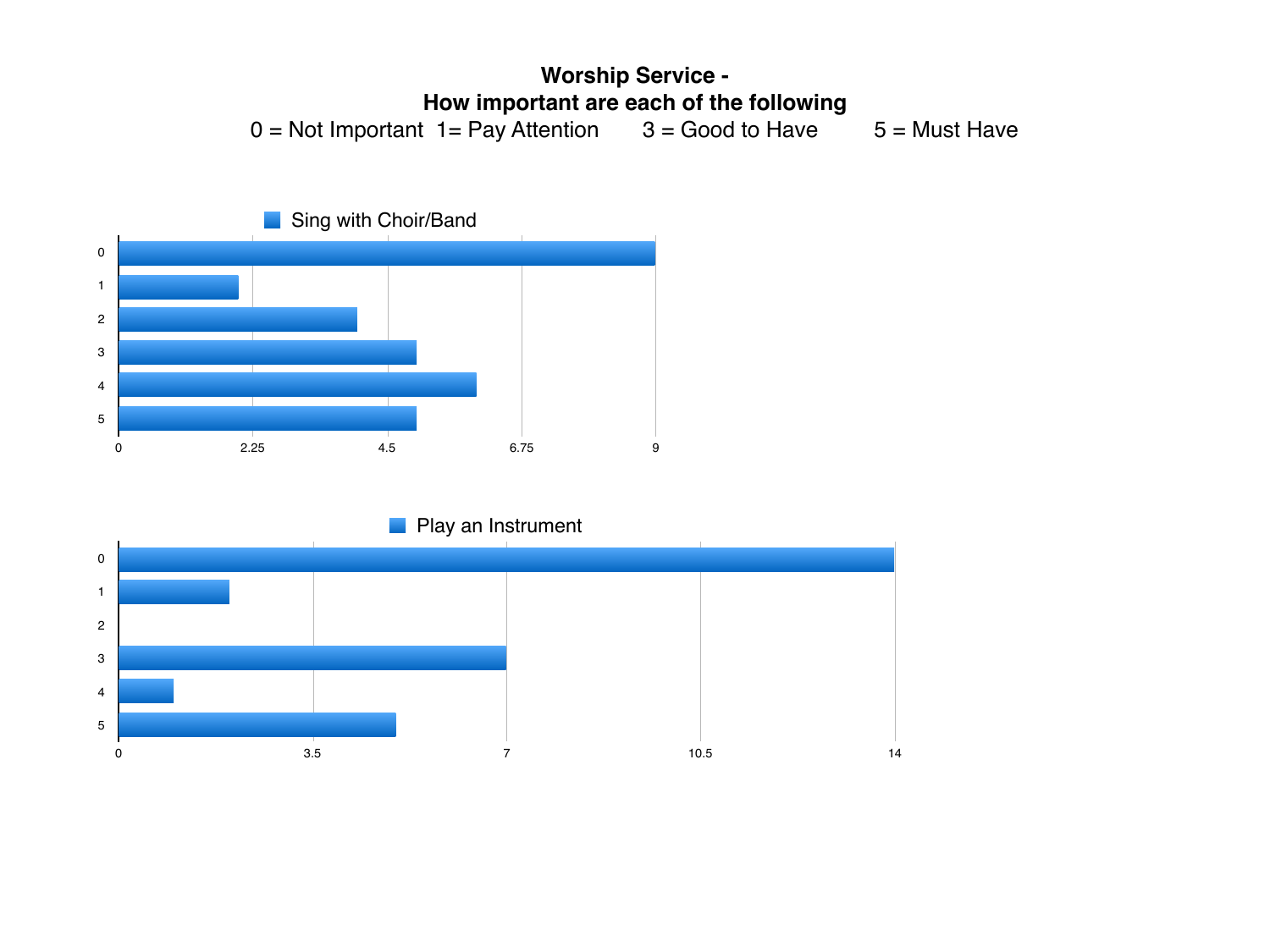

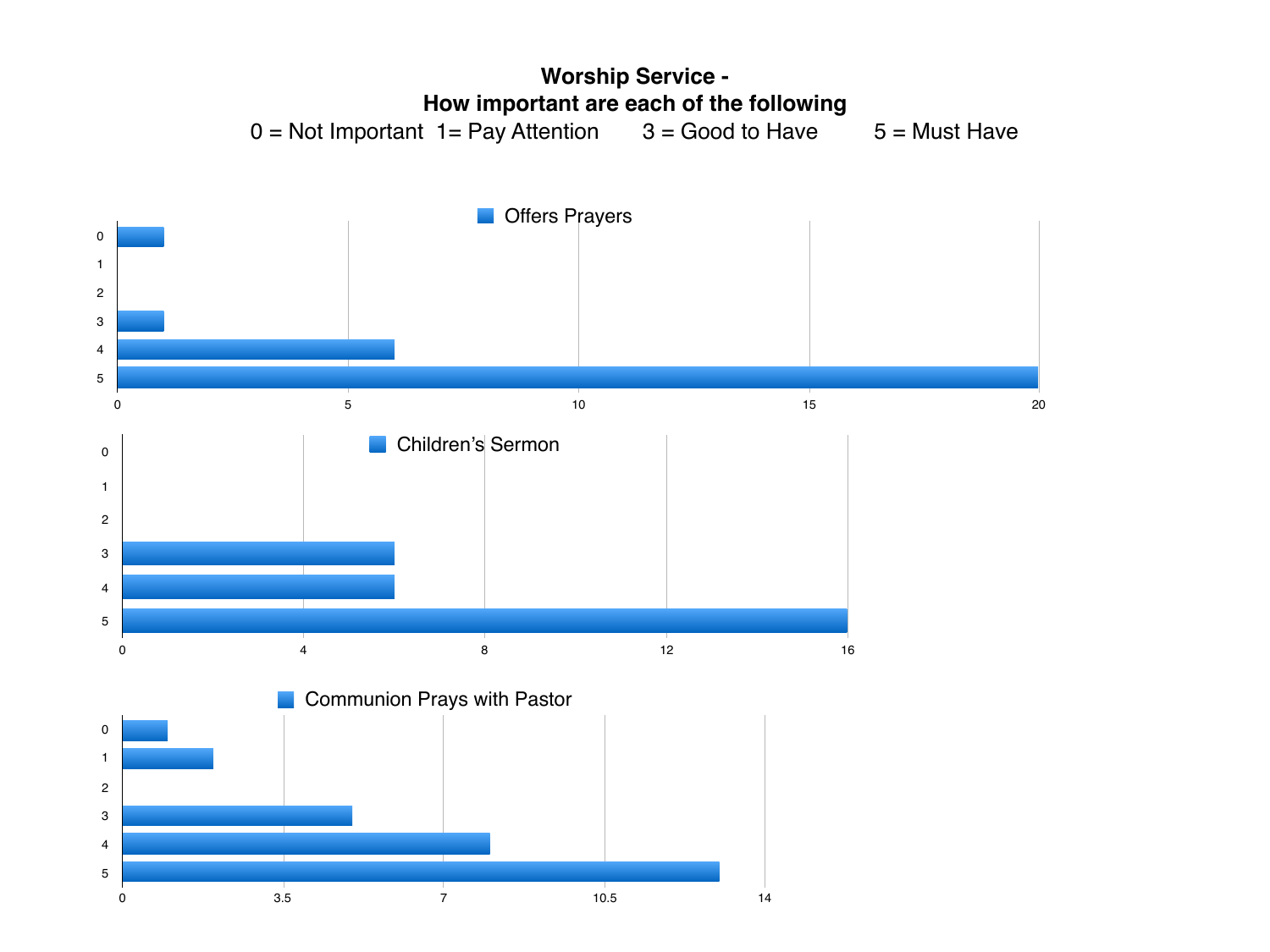![](_page_4_Figure_0.jpeg)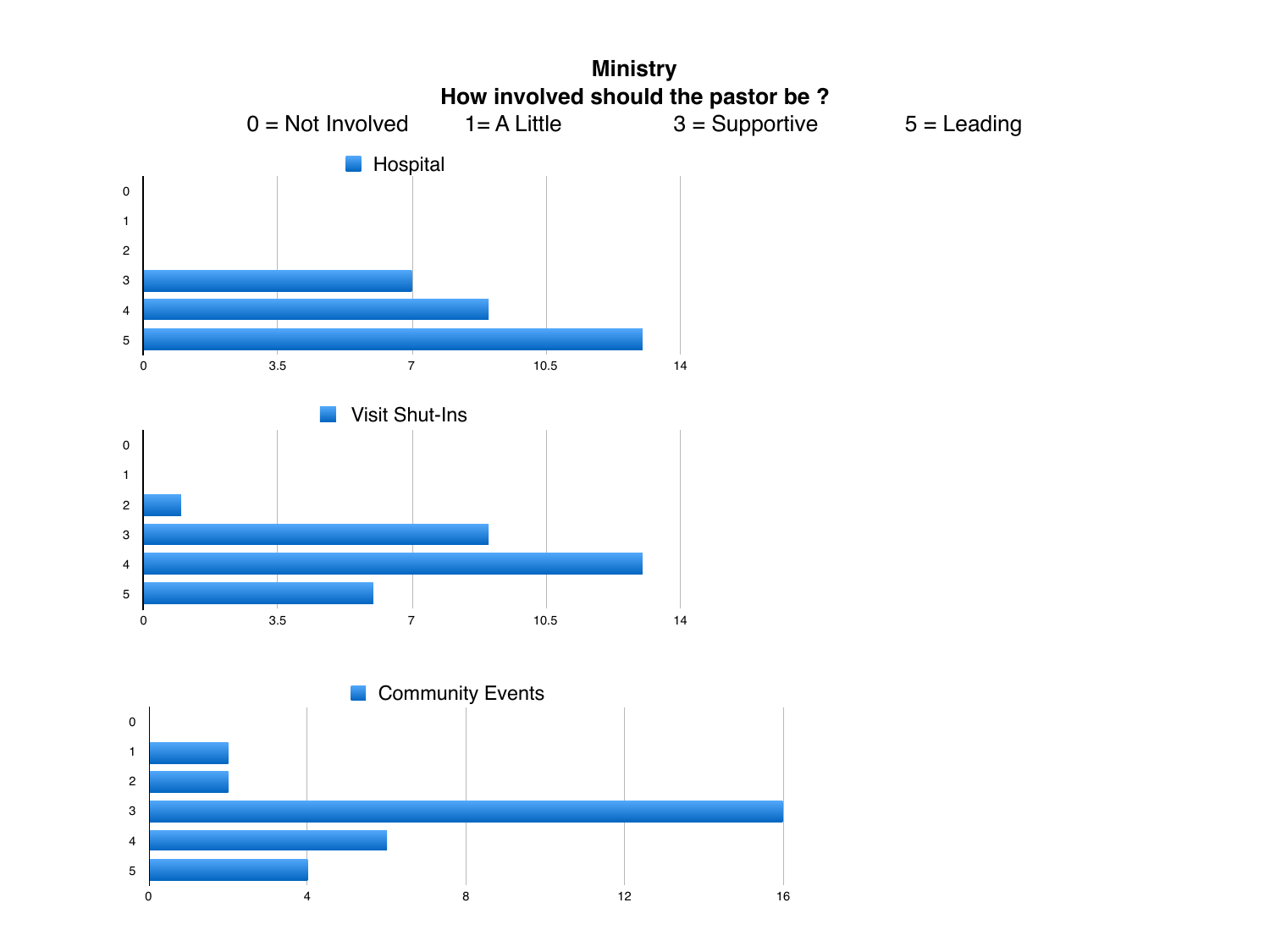![](_page_5_Figure_0.jpeg)

![](_page_5_Figure_1.jpeg)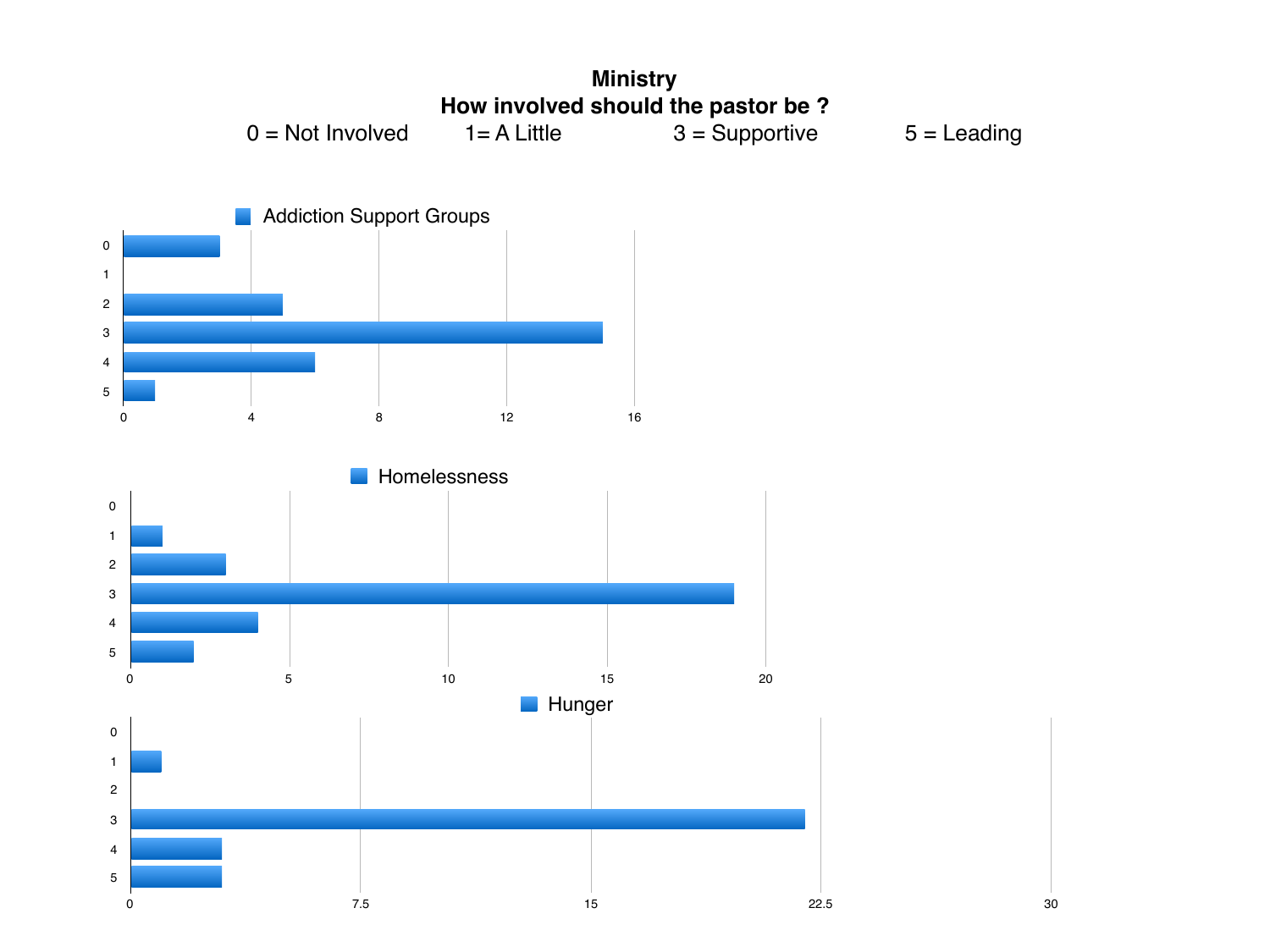![](_page_6_Figure_0.jpeg)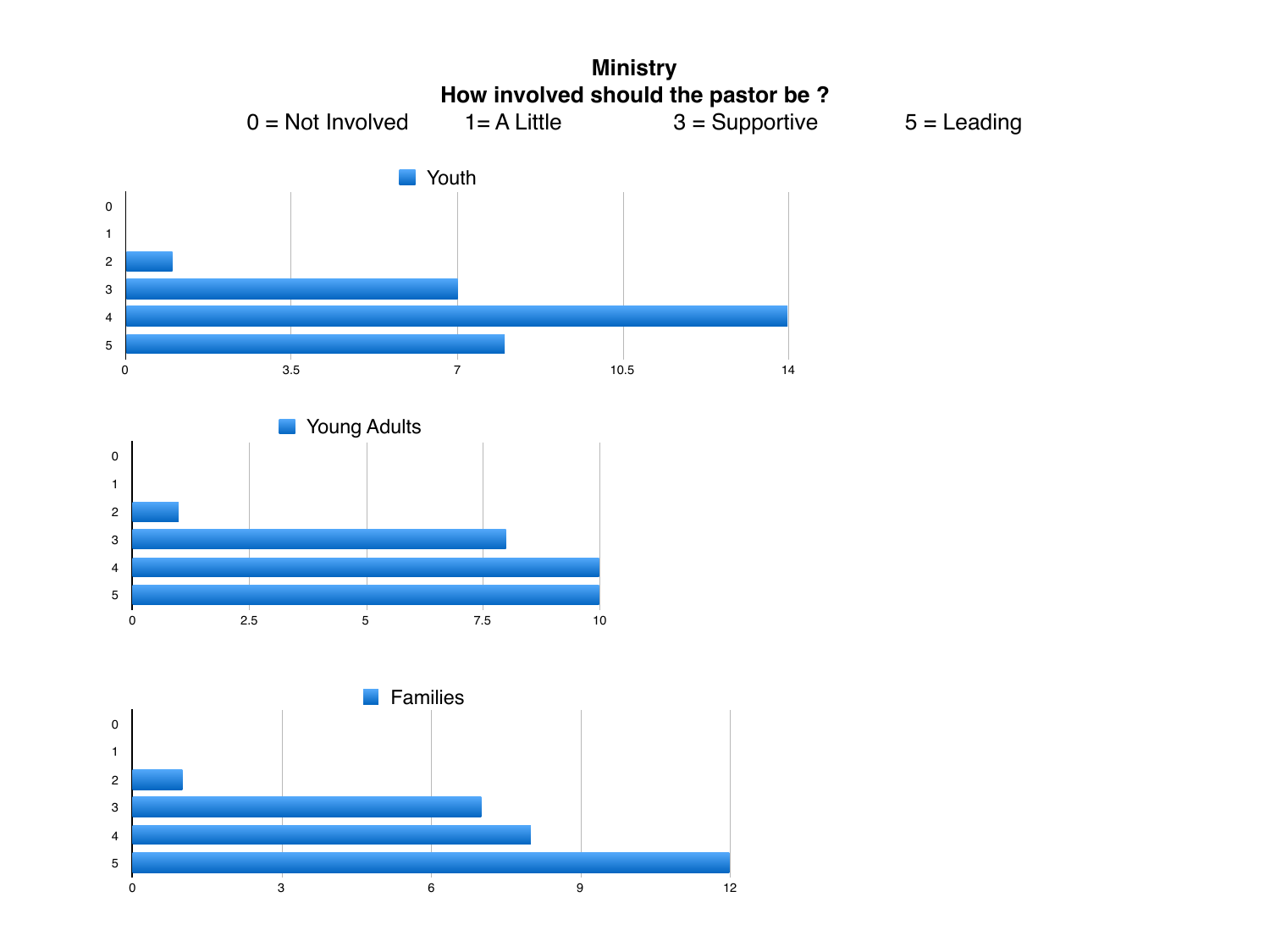![](_page_7_Figure_0.jpeg)

![](_page_7_Figure_1.jpeg)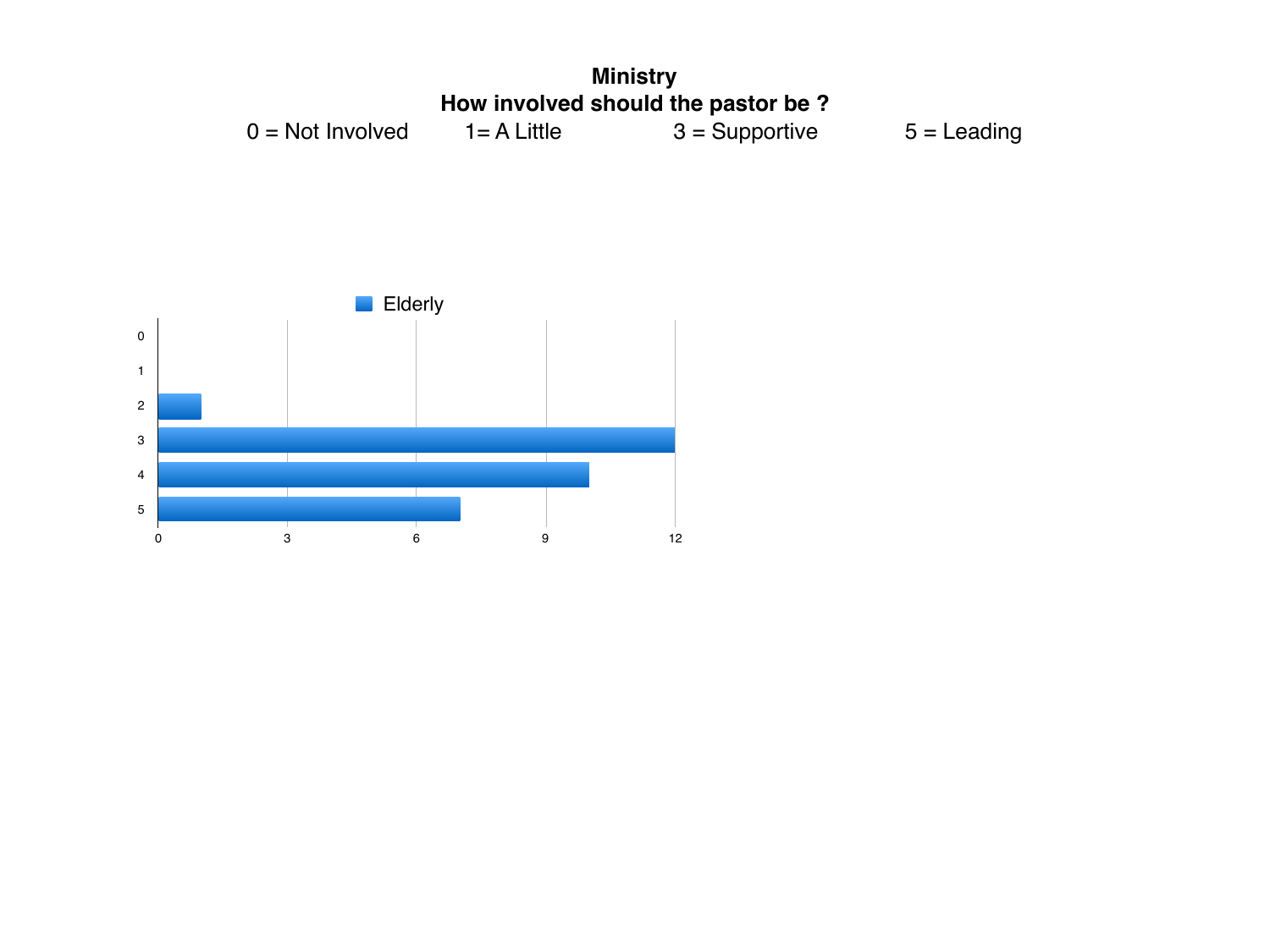![](_page_8_Figure_0.jpeg)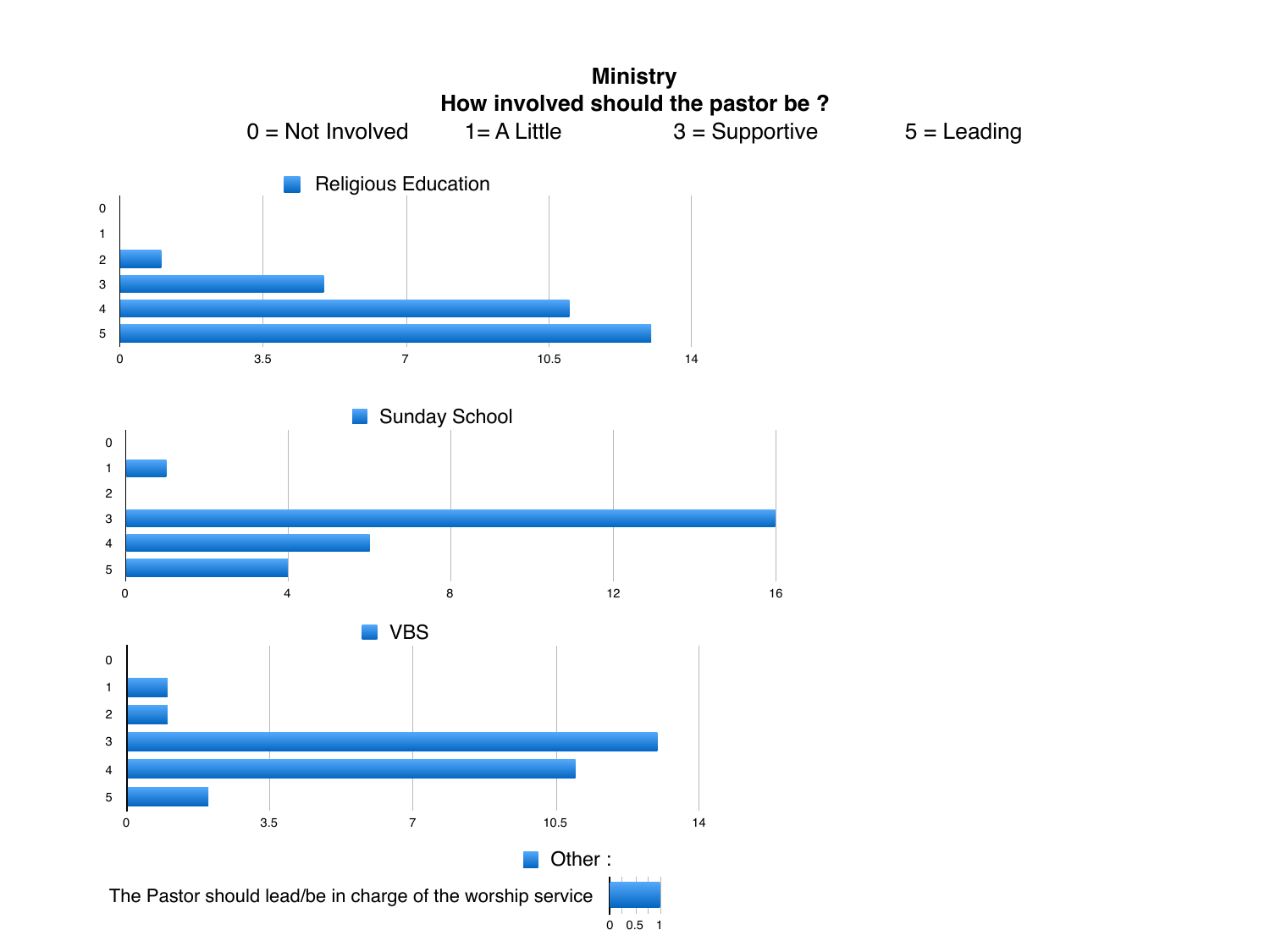![](_page_9_Figure_0.jpeg)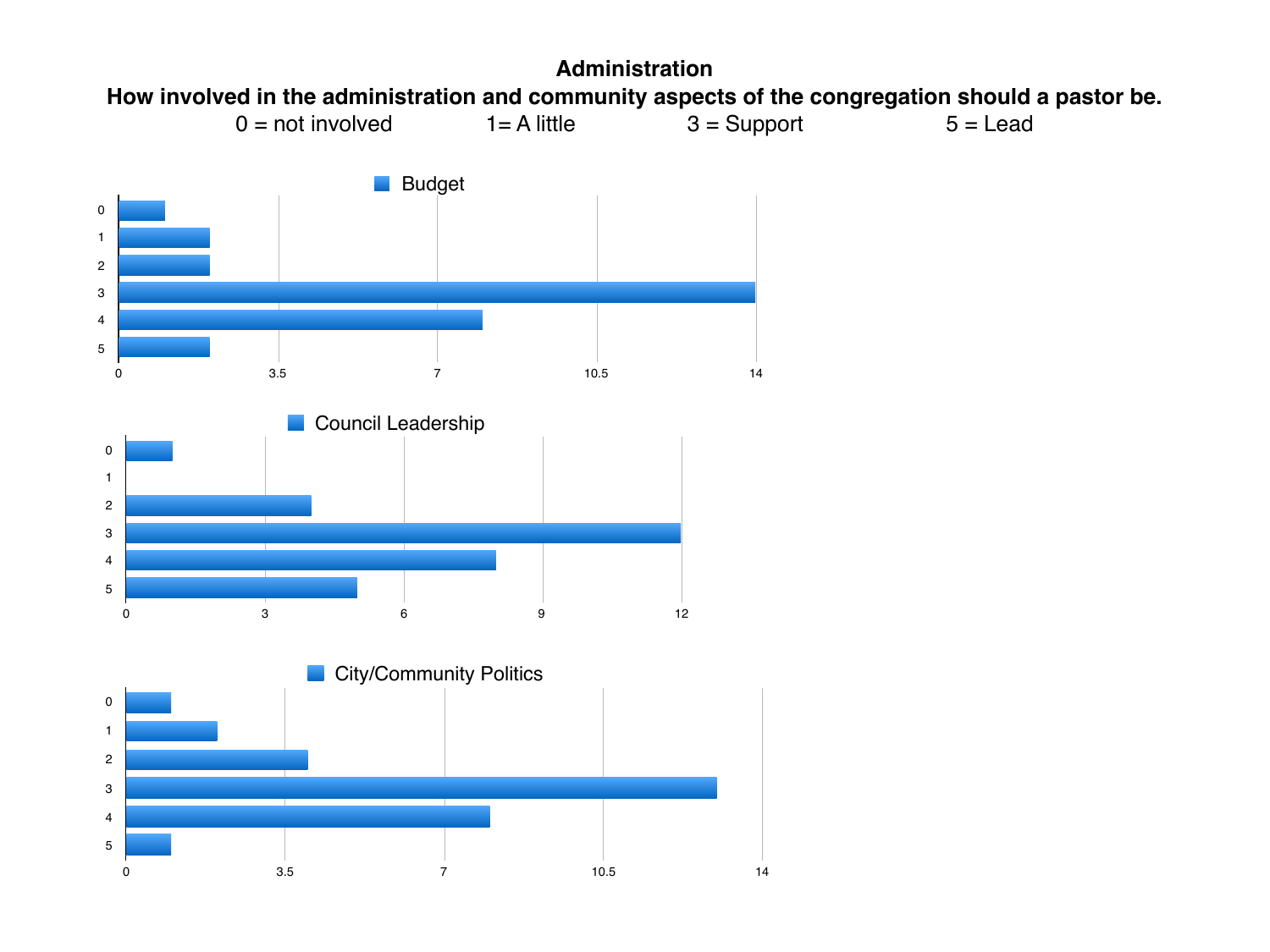![](_page_10_Figure_0.jpeg)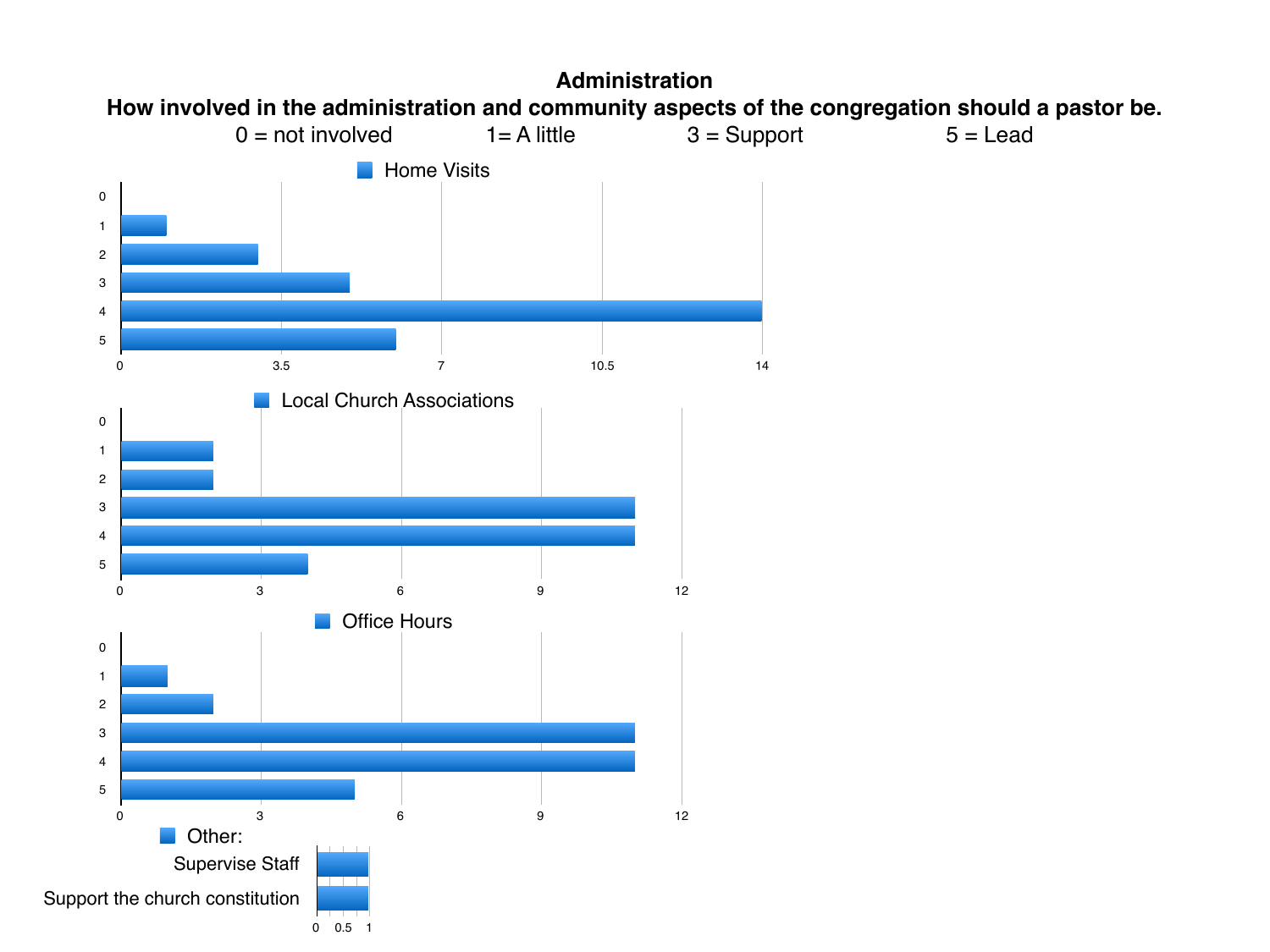![](_page_11_Figure_1.jpeg)

Does our Church need to devote more time and resources to attracting and serving families with young children?

![](_page_11_Figure_3.jpeg)

Should we have a fund drive to replace the the carpeting in the church?

![](_page_11_Figure_5.jpeg)

![](_page_11_Figure_6.jpeg)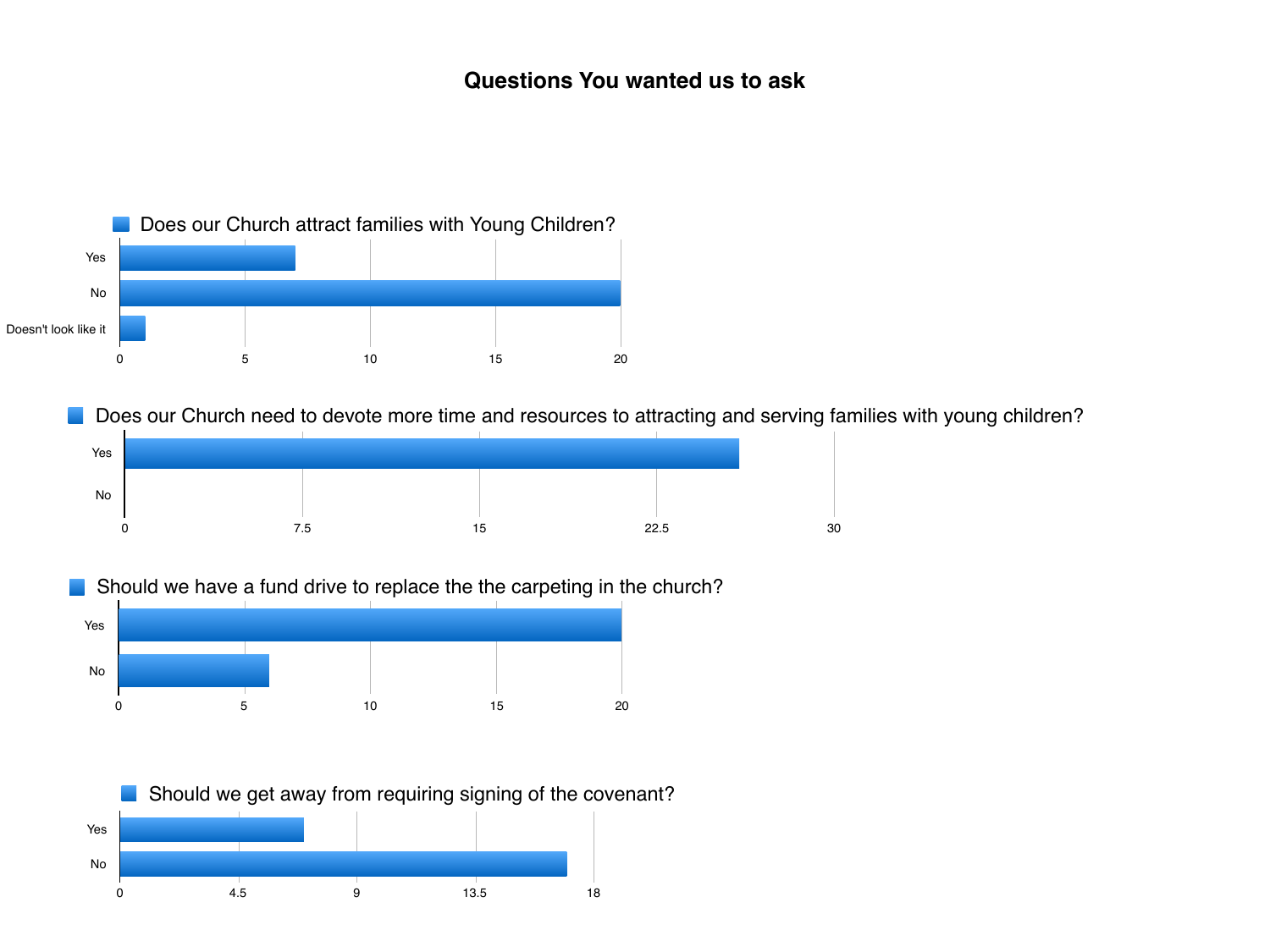![](_page_12_Figure_1.jpeg)

![](_page_12_Figure_2.jpeg)

![](_page_12_Figure_3.jpeg)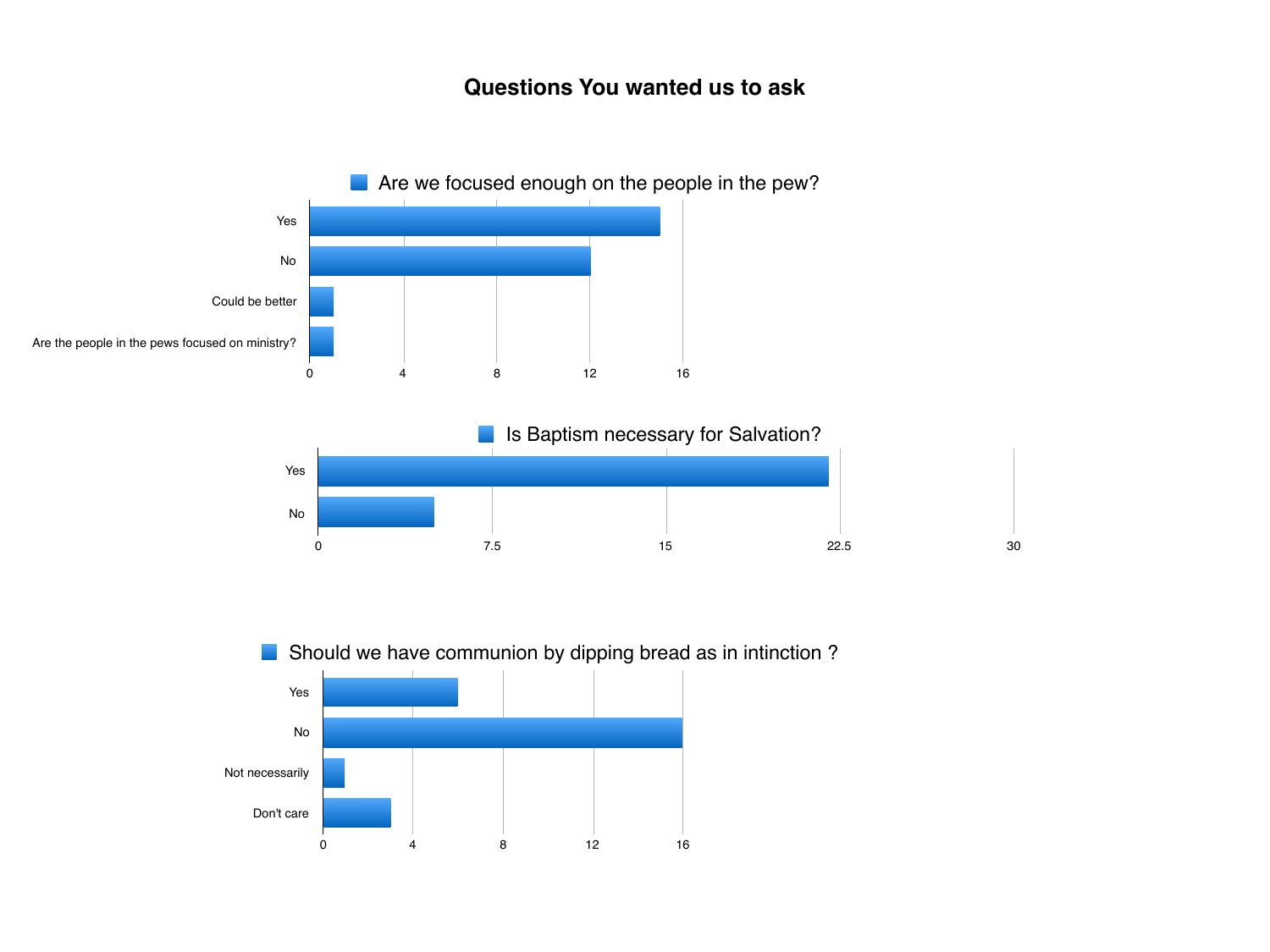![](_page_13_Figure_0.jpeg)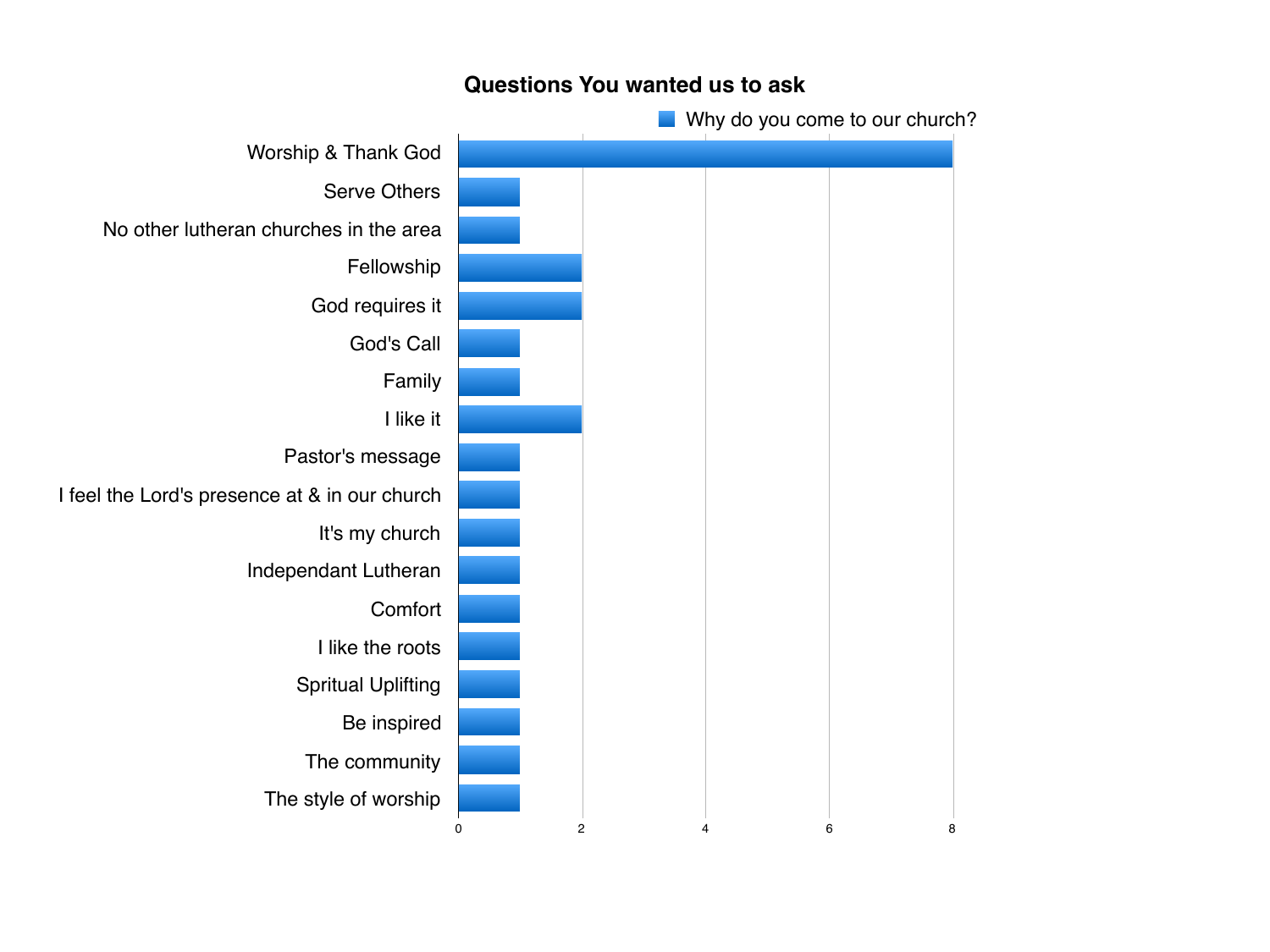![](_page_14_Figure_1.jpeg)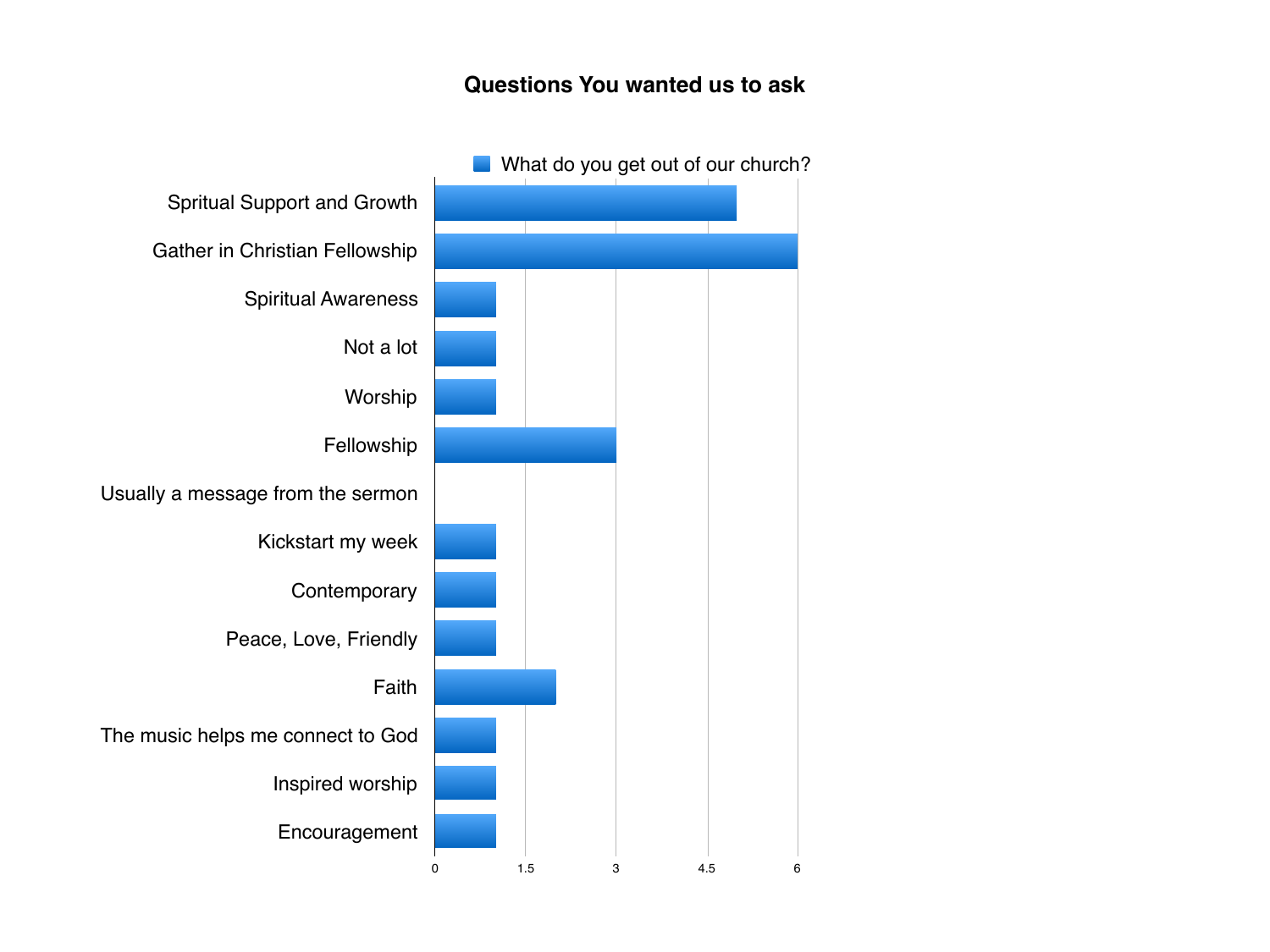Communication with people who have left Pastoral Involement with all congregational member More involvement from members in all phases of serving Longer Sermons Become Lutheran again More Worshipers Better Leadership More emphasis on families Less Singing Longer Sermon More Liturgy in Contemporary service Expository Preaching Combine Services Children's Choir More Friendly Sermons aimed at the unchurched Bible based sermons Attract young families Everyone working to keep the church open More programs for children 0 0.75 1.5 2.25 3 **Nituber 1 What Change Would You Like to See?**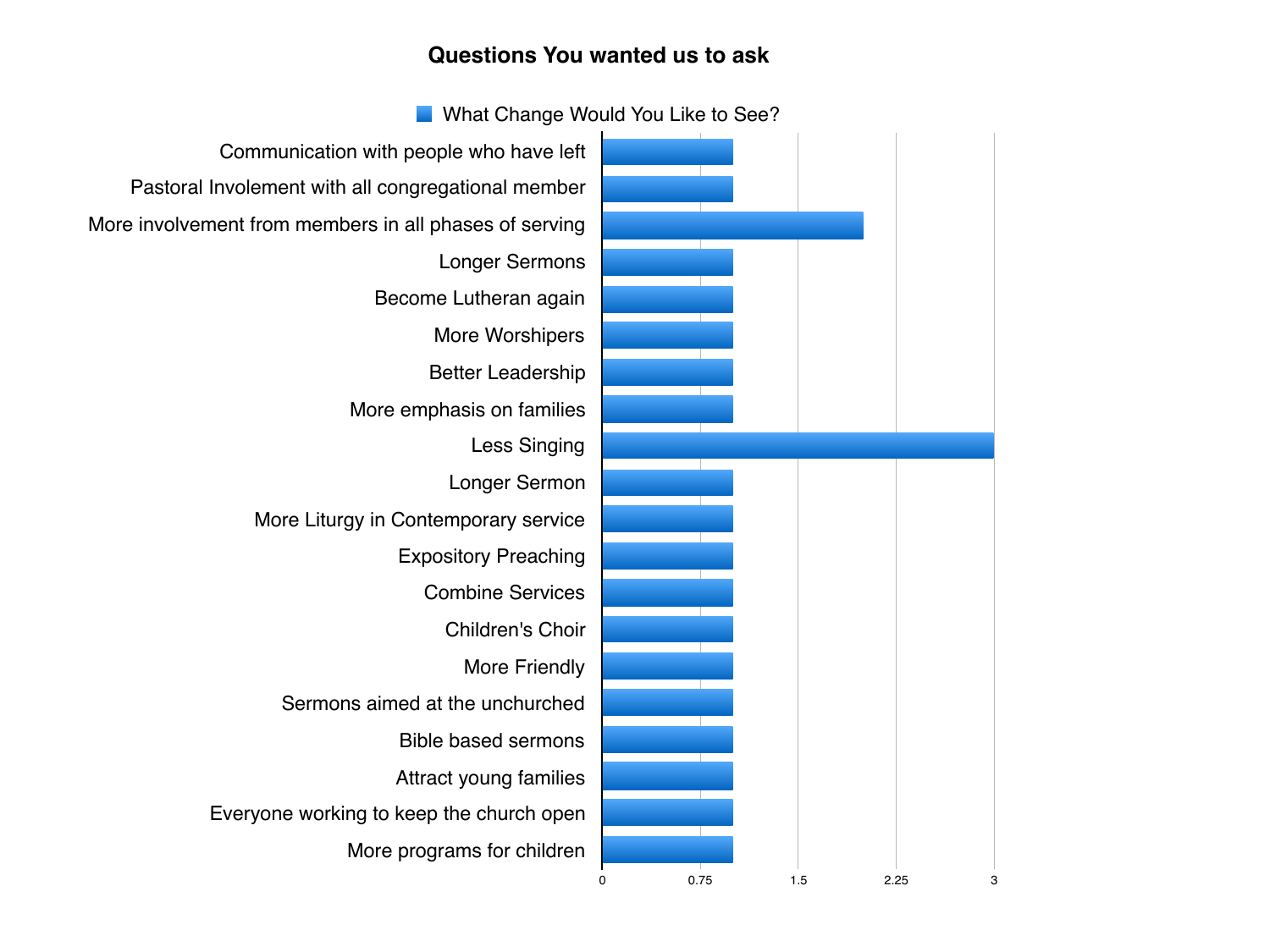![](_page_16_Figure_1.jpeg)